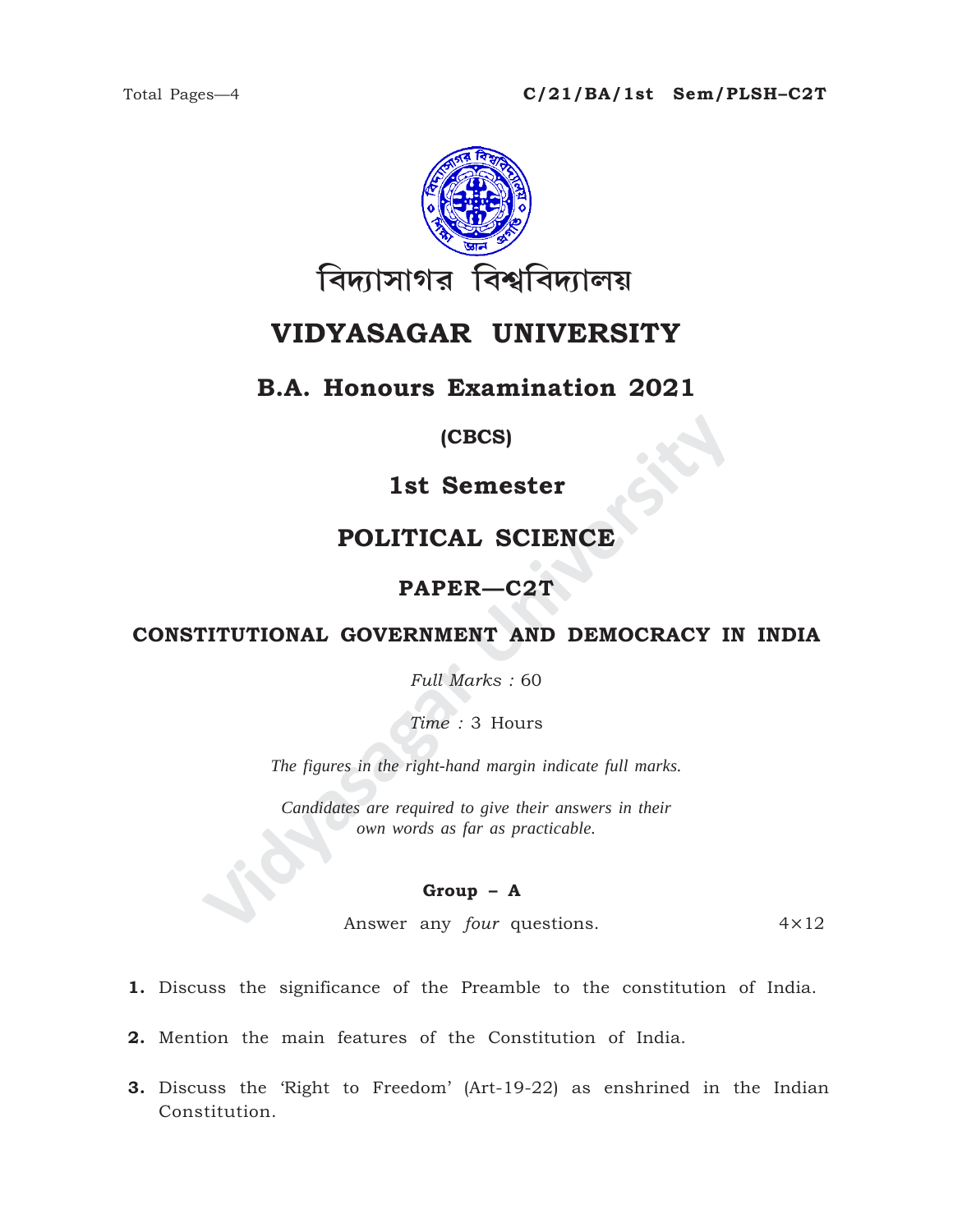- **4.** Write about the power and functions of the Prime Minister of India.
- **5.** Evaluate the role and functions of the Supreme Court in Indian judicial system.
- **6.** Discuss the election procedure of the President of India.
- **7.** Comment on the recent trends of Centre-state relations in Indian federal system.
- **8.** Discuss the power and functions of Zilla Parishad in local self-government in West Bengal.

#### **Group – B**

Answer any *six* questions. 6×2

- **9.** Define Constitution.
- **10.** What is Secularism ?
- Iss the power and functions of Zilla Parishad in local self-g<br>
Vest Bengal.<br> **Group B**<br>
Answer any *six* questions.<br>
Inconstitution.<br>
It is Secularism?<br>
Answer any *six* questions.<br>
It is Secularism?<br>
Answer any *Six* qu **11.** In which article the 'Right to Equality' is guaranteed in the constitution of India ?
- **12.** What do you mean by 'Habeas Corpus' ?
- **13.** What is the essence of the Article 356 ?
- **14.** What is Federalism ?
- **15.** What do you mean by impeachment ?
- **16.** Discuss briefly the 'Power of Judicial Review' of the Supreme Court of India.
- **17.** Mention two items which are included in Concurrent List.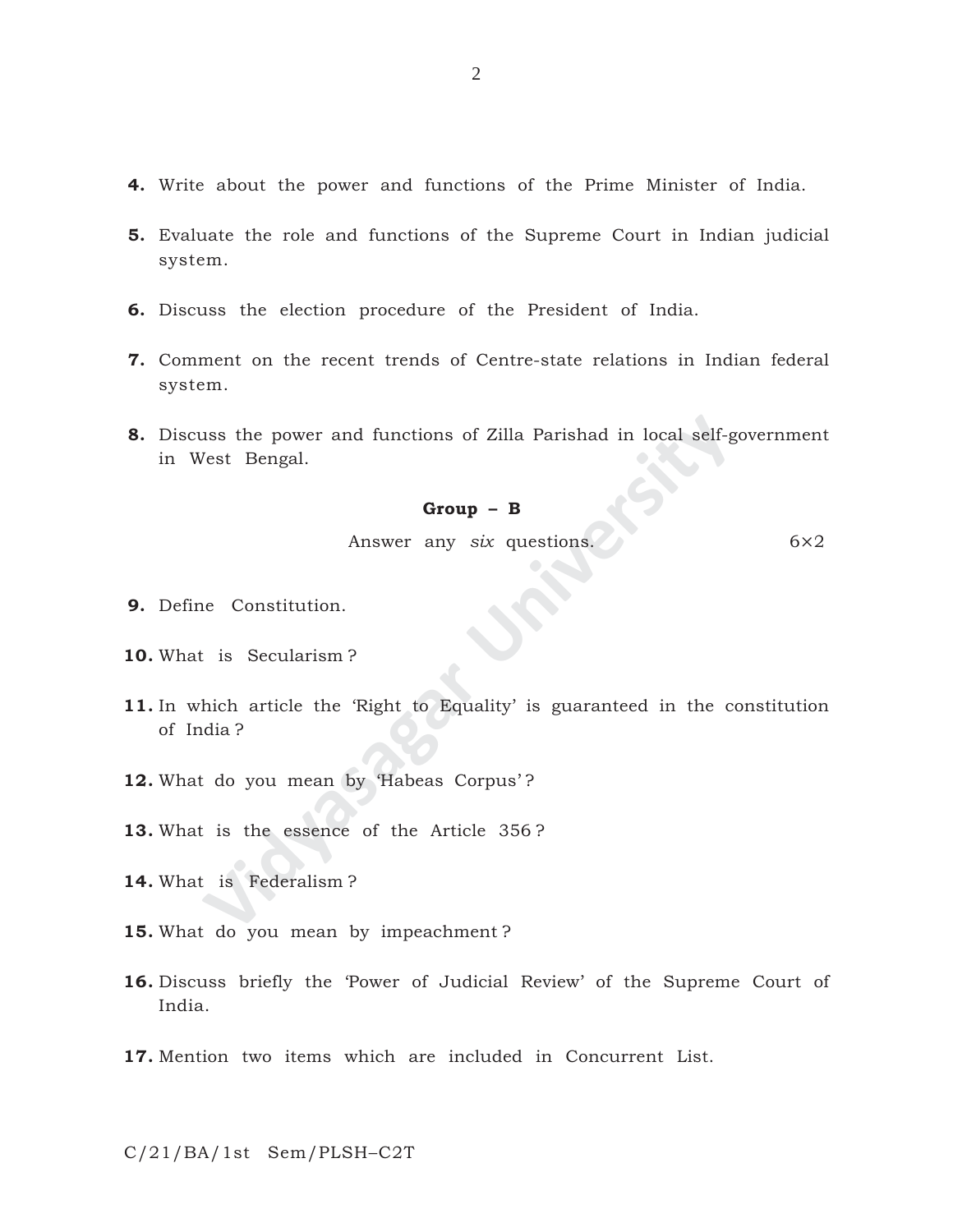**18.** Define 'Naya Panchayat'.

#### **Group – A**

#### o ) jahaN ge puniya. kukli reyag Tela ol me- eyag Tela ol me-**4**×**12**

- $1.$   $0.89$ 20 (K290)  $0.420$  and  $0.500$   $0.800$   $0.800$   $0.800$   $0.800$   $0.800$
- $2.$   $0.93520$  (KA $30)$   $97$ K $30$  az $636$  K $25$ Bi $0.21$ a $0.892$   $0.8093$   $0.21$
- 8. 099202028 LOS02990 P20902 LOG92 2099 WOO 'Right of Freedom' (Art-

19-22) 707 bolo op loops uzi

- **Vidyasagar University**  $6.$  0991200769 K91492 020210991 22 U912913 U200276916 b93013091 3D K9992  $U<sub>S</sub>$
- 5. BiBorTon reyag ayin ar BHaroT DisOm reyag suprim kOrag Bica.r DHara ol soDoe me|
- $\,$ 6. 12. Nirba bikate Barota iza baya baya ba.mi baya ada a.m.  $\,$  $K333$   $(12)$
- $2.$  0991390 BALGU 22GYG NOOOZYLNGO (1209LO9Y) DYWYG OOOO 22 O2DB20  $\mathcal D$  are constant cases in the constant  $\mathcal D$  and  $\mathcal D$  and  $\mathcal D$  is a large  $\mathcal D$  is a large  $\mathcal D$  is a large  $\mathcal D$  is a large  $\mathcal D$  is a large  $\mathcal D$  is a large  $\mathcal D$  is a large  $\mathcal D$  is a large  $\mathcal D$  is a l
- 8. pocHim Bafgxla ponoT sorkar lekaTe jila porisoDx ag Tina.g Daze ar ka.mi Tay ol soDor me|

C/21/BA/1st Sem/PLSH–C2T